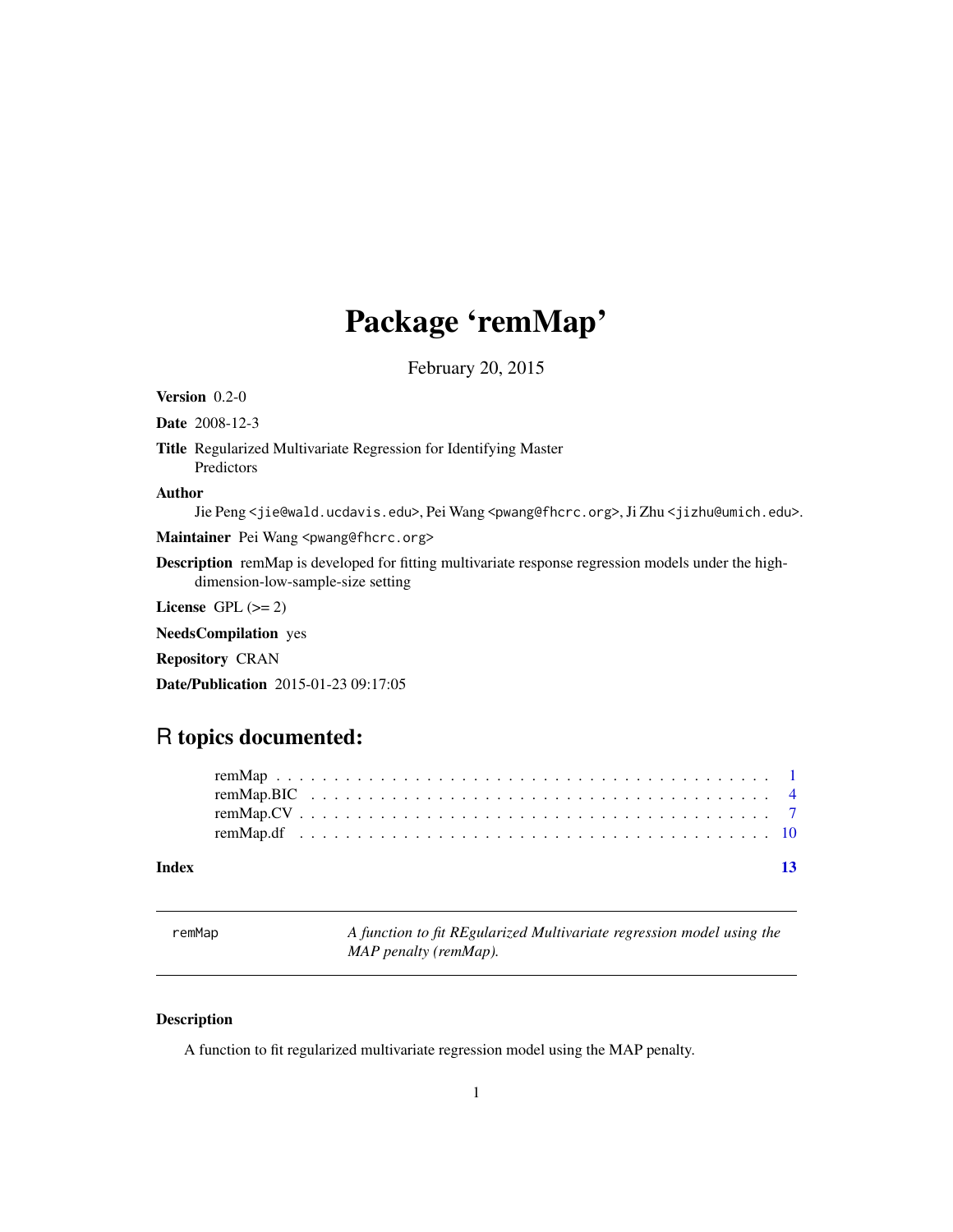#### Usage

remMap(X.m, Y.m,lamL1, lamL2, phi0=NULL, C.m=NULL)

#### Arguments

| X.m   | numeric matrix (n by p): columns correspond to predictor variables and rows<br>correspond to samples. Missing values are not allowed.                                                                                                                                                                                                                       |
|-------|-------------------------------------------------------------------------------------------------------------------------------------------------------------------------------------------------------------------------------------------------------------------------------------------------------------------------------------------------------------|
| Y.m   | numeric matrix (n by q): columns correspond to response variables and rows<br>correspond to samples. Missing values are not allowed.                                                                                                                                                                                                                        |
| lamL1 | numeric value: $l_1$ norm penalty parameter.                                                                                                                                                                                                                                                                                                                |
| lamL2 | numeric value: $l_2$ norm penalty parameter.                                                                                                                                                                                                                                                                                                                |
| phi0  | numeric matrix (p by q): an initial estimate of the coefficient matrix of the mul-<br>tivariate regression model; default(=NULL): univariate estimates are used as<br>initial estimates.                                                                                                                                                                    |
| C.m   | numeric matrix (p by q): $C_m[i, j] = 0$ means the corresponding coefficient<br>beta[i,j] is set to be zero in the model; $C_m[i, j] = 1$ means the corresponding<br>beta[i,j] is included in the MAP penalty; $C_m[i, j] = 2$ means the corresponding<br>beta[i,j] is not included in the MAP penalty; default(=NULL): $C_m[i, j]$ are all<br>set to be 1. |

#### Details

remMap uses a computationally efficient approach for performing multivariate regression under the high-dimension-low-sample-size setting (Peng and et. al., 2008).

#### Value

A list with two components

| phi   | the estimated coefficient matrix (p by q) of the regularized multivariate regres-<br>sion model. |
|-------|--------------------------------------------------------------------------------------------------|
| rss.v | a vector of length q recording the RSS values of the q regressions.                              |

#### Author(s)

Jie Peng, Pei Wang, Ji Zhu

#### References

J. Peng, J. Zhu, A. Bergamaschi, W. Han, D.-Y. Noh, J. R. Pollack, P. Wang, Regularized Multivariate Regression for Identifying Master Predictors with Application to Integrative Genomics Study of Breast Cancer. (http://arxiv.org/abs/0812.3671)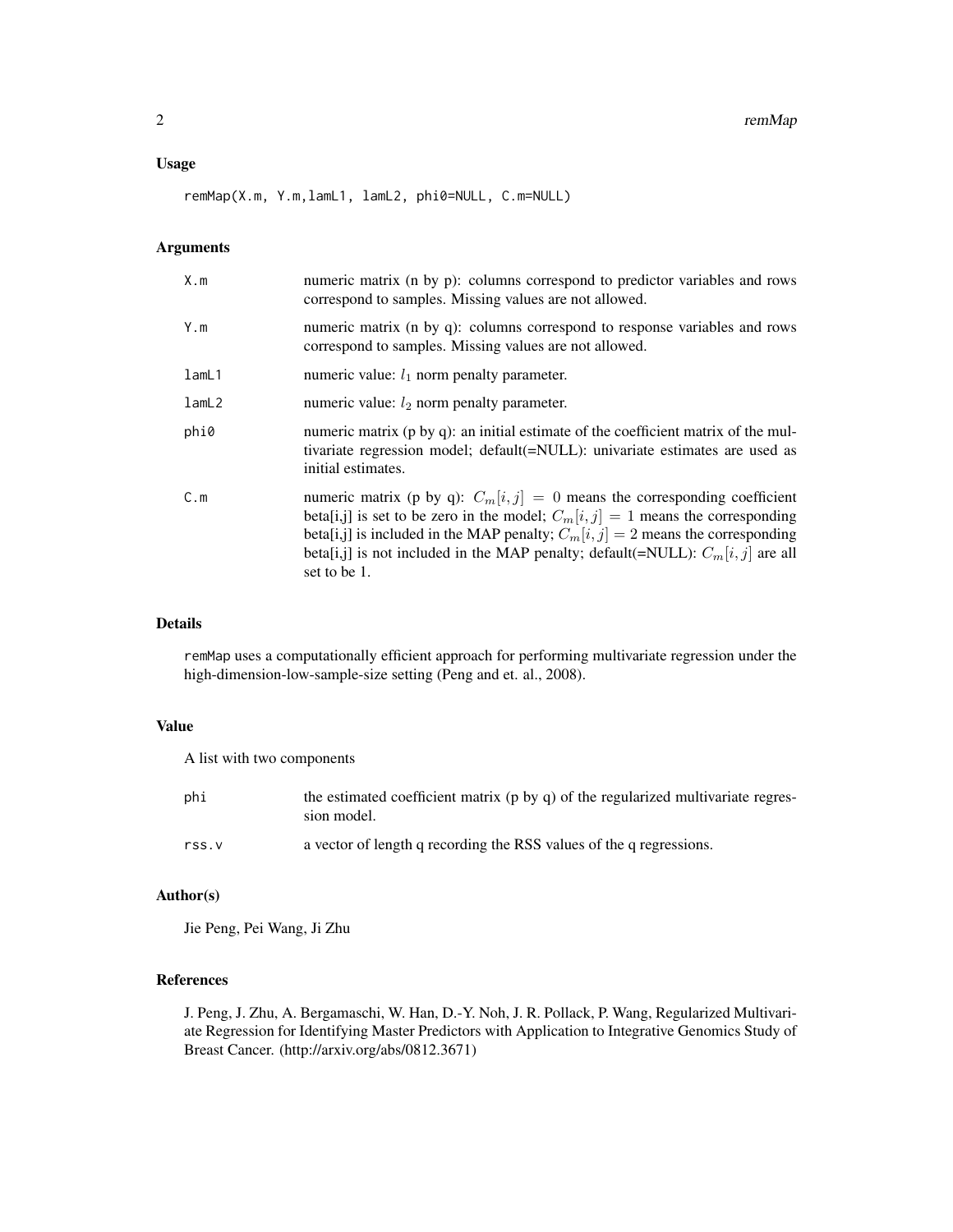#### remMap

```
############## Generate an example data set
n = 50p = 30a = 30set.seed(1)
## generate X matrix
X.m<-matrix(rnorm(n*p),n,p)
## generate coefficient
coef.m < -matrix(0,p,q)hub.n=10hub.index=sample(1:p, hub.n)
for(i in 1:q){
 cur=sample(1:3,1)temp=sample(hub.index, cur)
 coef.m[temp,i]<-runif(length(temp), min=2, max=3)
\mathcal{L}## generate responses
E.m<-matrix(rnorm(n \star q), n, q)
Y.m < -X.m# 1. ## fit model for one pair of (lamL1, lamL2)
try1=remMap(X.m, Y.m, lamL1=10, lamL2=5, phi0=NULL, C.m=NULL)
# 2. ## Select tuning parameters with BIC:
## ## computationally easy; but the BIC procedure assumes orthogonality of the design matrix
## ## to estimate the degrees of freedom;
## ## thus it tends to select too small models when the actual design matrix (X.m) is far
#### from orthogonal
lamL1.v=exp(seq(log(10),log(20), length=3))
lamL2.v=seq(0,5, length=3)df.m=remMap.df(X.m, Y.m, lamL1.v, lamL2.v, C.m=NULL)
## The estimated degrees of freedom can be used to select the ranges of tuning parameters.
try2=remMap.BIC(X.m, Y.m,lamL1.v, lamL2.v, C.m=NULL)
pick=which.min(as.vector(t(try2$BIC)))
result=try2$phi[[pick]]
FP=sum(result$phi!=0 & coef.m==0) ## number of false positives
FN=sum(result$phi==0 & coef.m!=0) ## number of false negatives
```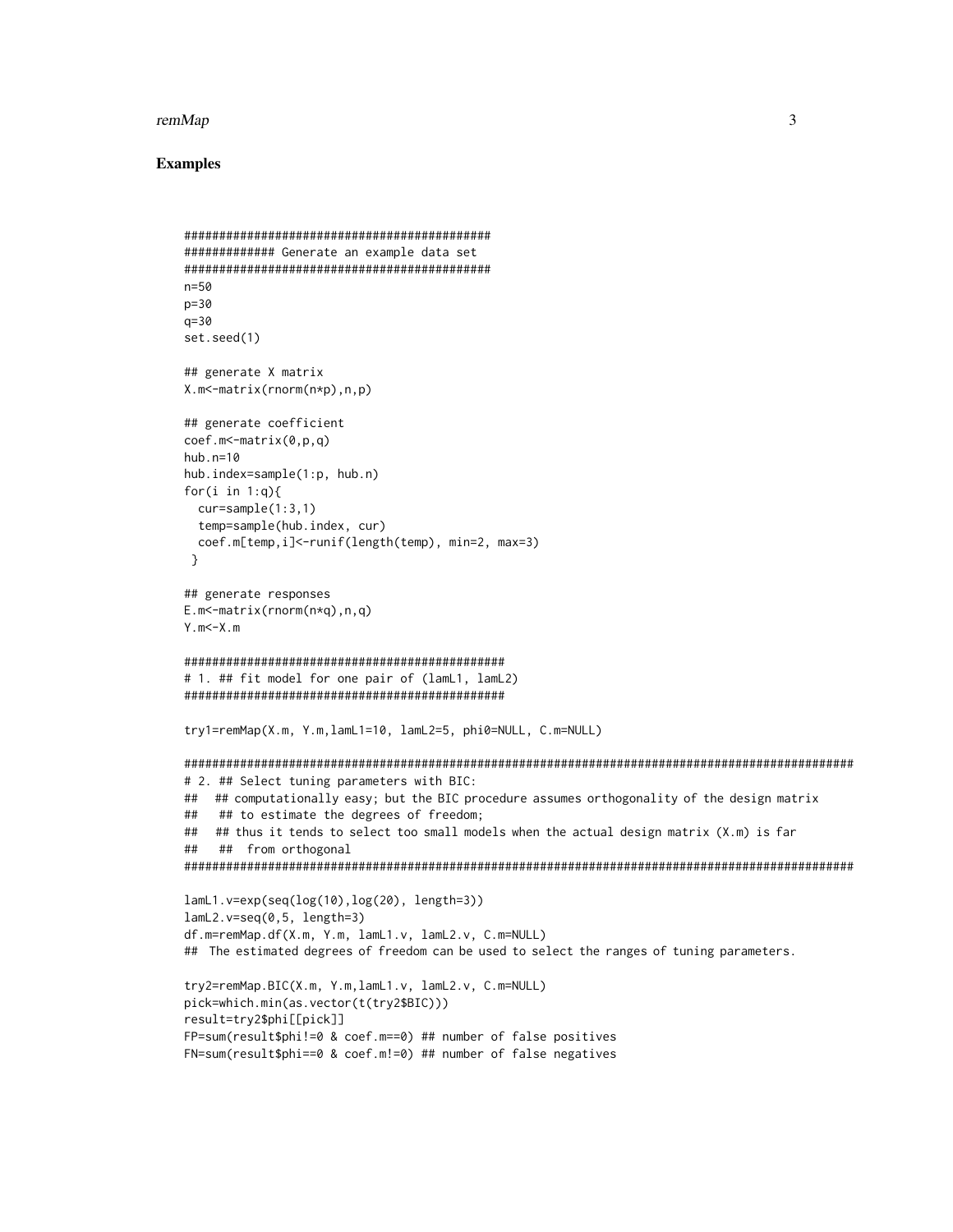```
#BIC selected tuning parameters
print(paste("lamL1=", round(result$lam1,3), "; lamL2=", round(result$lam2,3), sep=""))
print(paste("FP=", FP, "; FN=", FN, sep=""))
# 3. ## Select tuning parameters with v-fold cross-validation;
## ## computationally demanding;
## ## but cross-validation assumes less assumptions than BIC and thus is recommended unless
## ## computation is a concern;
   ## alos cv based on unshrinked estimator (ols.cv) is recommended over cv based on shrinked
###
   ## estimator (rss.cv);
   ## the latter tends to select too large models.
##
lamL1.v=exp(seq(log(10), log(20), length=3))lamL2.v=seq(0,5, length=3)try3=remMap.CV(X=X.m, Y=Y.m,lamL1.v, lamL2.v, C.m=NULL, fold=5, seed=1)
############ use CV based on unshrinked estimator (ols.cv)
pick=which.min(as.vector(try3$ols.cv))
#pick=which.min(as.vector(try3$rss.cv))
                              ##find the optimal (LamL1, LamL2) based on the cv score
lamL1.pick=try3$l.index[1,pick]
lamL2.pick=try3$l.index[2,pick]
##fit the remMap model under the optimal (LamL1, LamL2).
result=remMap(X.m, Y.m,lamL1=lamL1.pick, lamL2=lamL2.pick, phi0=NULL, C.m=NULL)
FP=sum(result$phi!=0 & coef.m==0) ## number of false positives
FN=sum(result$phi==0 & coef.m!=0) ## number of false negatives
##CV (unshrinked) selected tuning parameters
print(paste("lamL1=", round(lamL1.pick,3), "; lamL2=", round(lamL2.pick,3), sep=""))
print(paste("FP=", FP, "; FN=", FN, sep=""))
```
remMap.BIC

Fit remMap models for a series of tuning parameters and return the corresponding BIC scores.

#### **Description**

Fit remMap models for a series of tuning parameters and return the corresponding BIC scores. It is computationally easy. But the BIC procedure assumes orthogonality of the design matrix to estimate the degrees of freedom. Thus it tends to select too small models when the actual design matrix  $(X.m)$ is far from orthogonal. In that case, cross validation is recommended (see help(remMap.CV) for more details)

#### **Usage**

```
remMap.BIC(X.m, Y.m, lamL1.v, lamL2.v, C.m=NULL)
```
<span id="page-3-0"></span> $\overline{4}$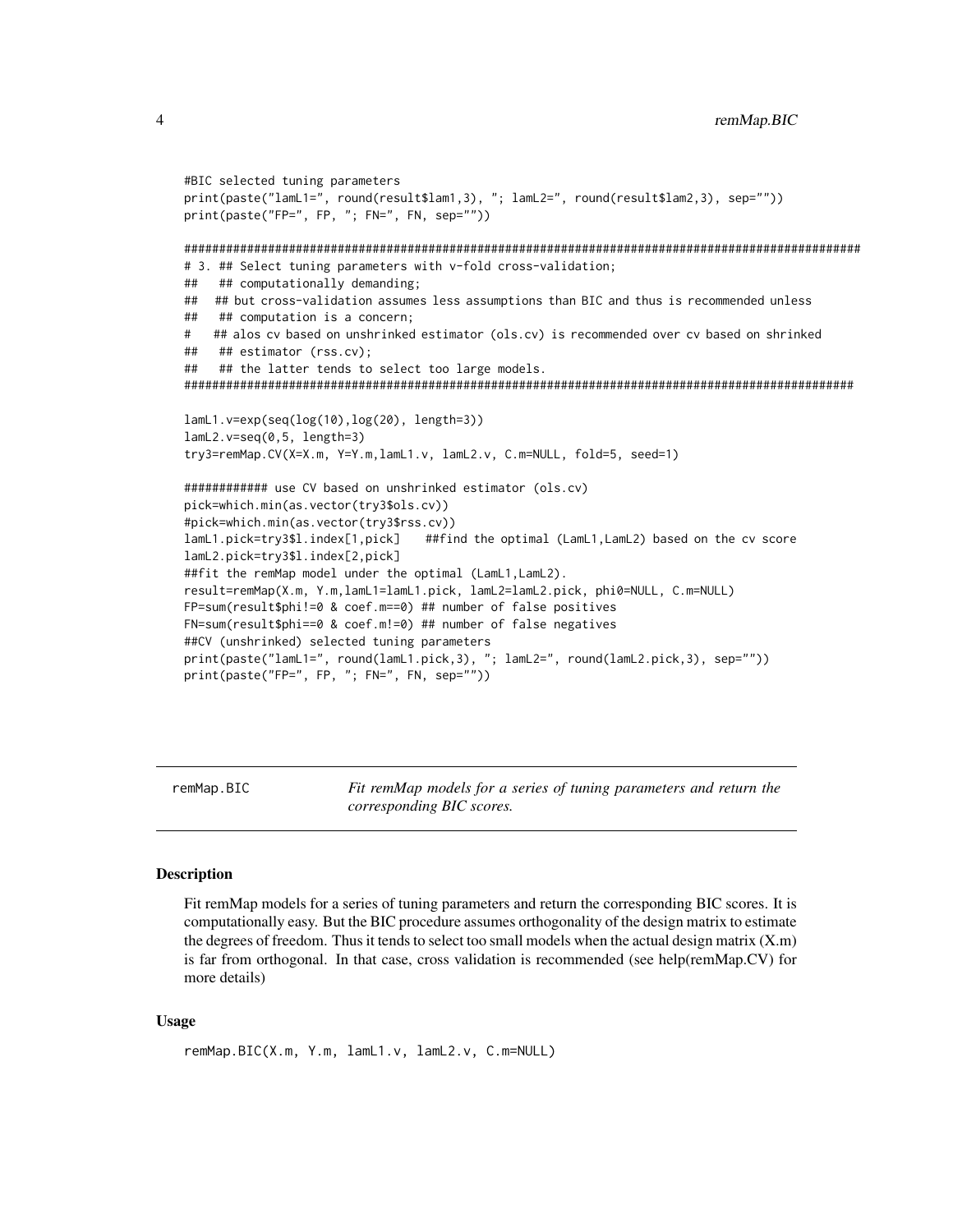#### remMap.BIC 5

#### Arguments

| X.m     | numeric matrix (n by p): columns correspond to predictor variables and rows<br>correspond to samples. Missing values are not allowed.                                                                                                                                                                                                                         |
|---------|---------------------------------------------------------------------------------------------------------------------------------------------------------------------------------------------------------------------------------------------------------------------------------------------------------------------------------------------------------------|
| Y.m     | numeric matrix (n by q): columns correspond to response variables and rows<br>correspond to samples. Missing values are not allowed.                                                                                                                                                                                                                          |
| lamL1.v | numeric vector: a set of $l_1$ norm penalty parameters.                                                                                                                                                                                                                                                                                                       |
| lamb2.v | numeric vector: a set of $l_2$ norm penalty parameters.                                                                                                                                                                                                                                                                                                       |
| C.m     | numeric matrix (p by q). $C_m[i, j] = 0$ means the corresponding coefficient<br>beta[i,j] is set to be zero in the model; $g C_m[i, j] = 1$ means the corresponding<br>beta[i,j] is included in the MAP penalty; $C_m[i, j] = 2$ means the corresponding<br>beta[i,j] is not included in the MAP penalty; default(=NULL): $C_m[i, j]$ are all<br>set to be 1. |

#### Details

remMap.BIC is used to perform two-dimensional grid search of the tuning parameters (lamL1.v, lamL2.v) based on the BIC scores. (Peng and et.al., 2008).

#### Value

A list with two components

| BIC. | a numeric matrix recording the BIC scores of the remMap models. Each element<br>corresponds to one pair of (lamL1, lamL2).       |
|------|----------------------------------------------------------------------------------------------------------------------------------|
| phi  | a list recording the fitted remMap coefficients. Each component corresponds to<br>one pair of (lamL1, lamL2) in the grid search. |

#### Author(s)

Jie Peng, Pei Wang, Ji Zhu

#### References

J. Peng, J. Zhu, A. Bergamaschi, W. Han, D.-Y. Noh, J. R. Pollack, P. Wang, Regularized Multivariate Regression for Identifying Master Predictors with Application to Integrative Genomics Study of Breast Cancer. (http://arxiv.org/abs/0812.3671)

```
############################################
############# Generate an example data set
############################################
n=50
p=30
q=30
set.seed(1)
## generate X matrix
```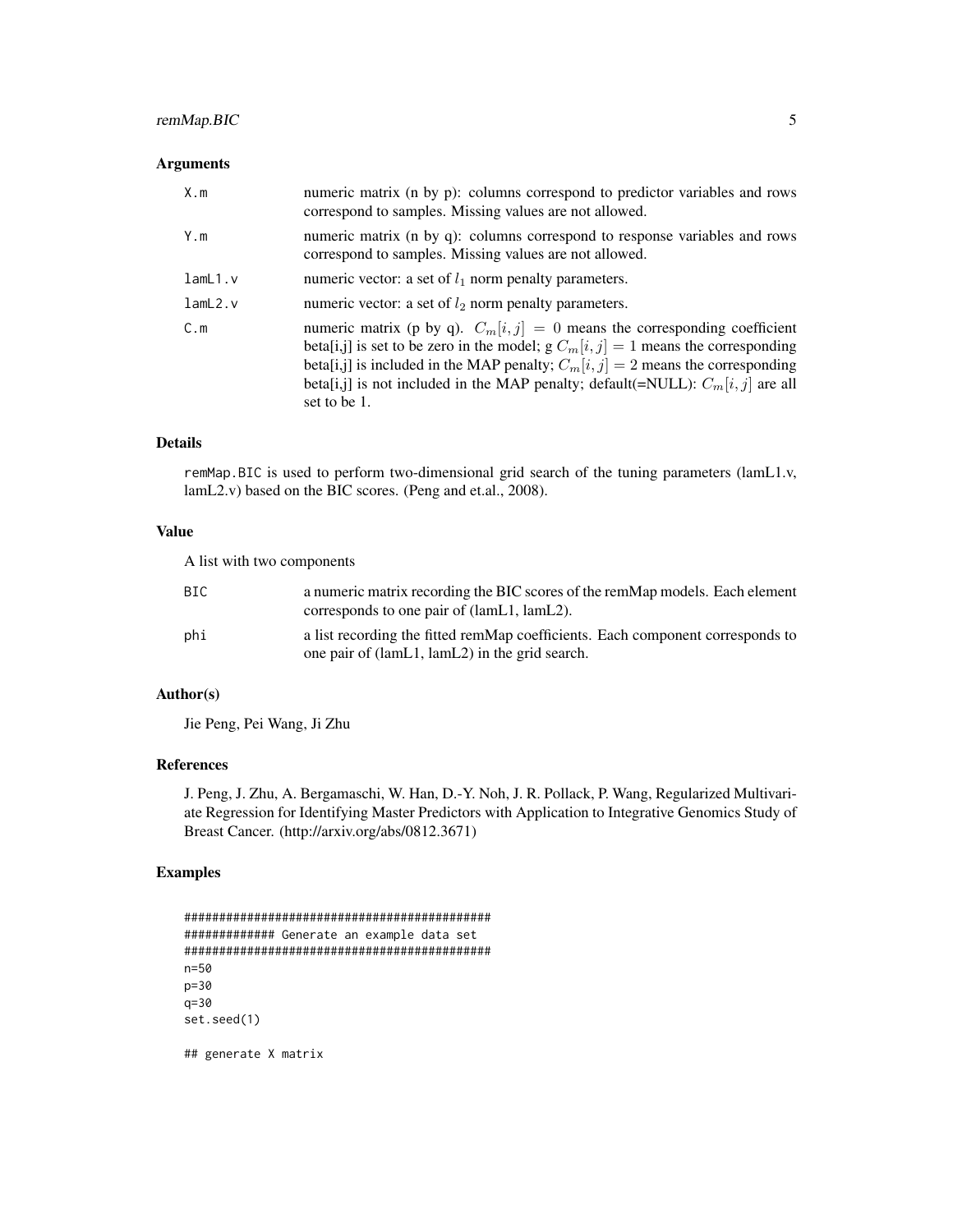```
X.m<-matrix(rnorm(n*p),n,p)
## generate coefficient
coef.m < -matrix(0,p,q)hub. n=10hub.index=sample(1:p, hub.n)
for(i in 1:q){
 cur=sample(1:3,1)temp=sample(hub.index, cur)
 coef.m[temp,i]<-runif(length(temp), min=2, max=3)
\mathcal{F}## generate responses
E.m<-matrix(rnorm(n \star q), n, q)
Y.m < -X.m# 1. ## fit model for one pair of (lamL1, lamL2)
try1=remMap(X.m, Y.m,lamL1=10, lamL2=5, phi0=NULL, C.m=NULL)
# 2. ## Select tuning parameters with BIC:
## ## computationally easy; but the BIC procedure assumes orthogonality of the design matrix
   ## to estimate the degrees of freedom;
##
## ## thus it tends to select too small models when the actual design matrix (X.m) is far
#### from orthogonal
lamL1.v=exp(seq(log(10),log(20), length=3))
lamL2.v=seq(0,5, length=3)df.m=remMap.df(X.m, Y.m, lamL1.v, lamL2.v, C.m=NULL)
## The estimated degrees of freedom can be used to select the ranges of tuning parameters.
try2=remMap.BIC(X.m, Y.m,lamL1.v, lamL2.v, C.m=NULL)
pick=which.min(as.vector(t(try2$BIC)))
result=try2$phi[[pick]]
FP=sum(result$phi!=0 & coef.m==0) ## number of false positives
FN=sum(result$phi==0 & coef.m!=0) ## number of false negatives
#BIC selected tuning parameters
print(paste("lamL1=", round(result$lam1,3), "; lamL2=", round(result$lam2,3), sep=""))
print(paste("FP=", FP, "; FN=", FN, sep=""))
# 3. ## Select tuning parameters with v-fold cross-validation;
## ## computationally demanding;
## ## but cross-validation assumes less assumptions than BIC and thus is recommended unless
## ## computation is a concern;
  ## alos cv based on unshrinked estimator (ols.cv) is recommended over cv based on shrinked
### ## estimator (rss.cv);
## ## the latter tends to select too large models.
```
6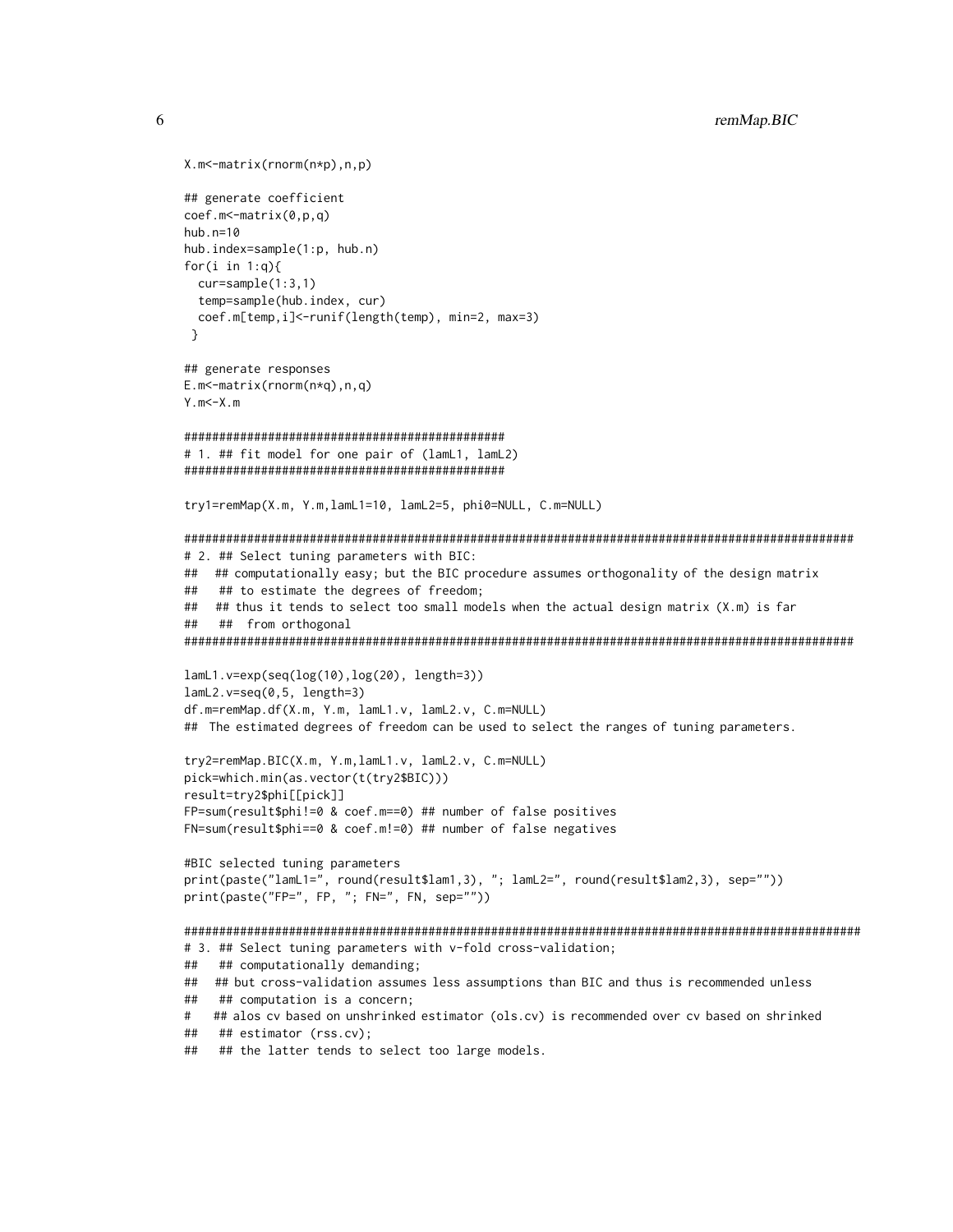#### <span id="page-6-0"></span>remMap.CV 7

```
################################################################################################
lamL1.v=exp(seq(log(10),log(20), length=3))
lamL2.v=seq(0,5, length=3)
try3=remMap.CV(X=X.m, Y=Y.m,lamL1.v, lamL2.v, C.m=NULL, fold=5, seed=1)
############ use CV based on unshrinked estimator (ols.cv)
pick=which.min(as.vector(try3$ols.cv))
#pick=which.min(as.vector(try3$rss.cv))
lamL1.pick=try3$l.index[1,pick] ##find the optimal (LamL1,LamL2) based on the cv score
lamL2.pick=try3$l.index[2,pick]
##fit the remMap model under the optimal (LamL1,LamL2).
result=remMap(X.m, Y.m,lamL1=lamL1.pick, lamL2=lamL2.pick, phi0=NULL, C.m=NULL)
FP=sum(result$phi!=0 & coef.m==0) ## number of false positives
FN=sum(result$phi==0 & coef.m!=0) ## number of false negatives
##CV (unshrinked) selected tuning parameters
print(paste("lamL1=", round(lamL1.pick,3), "; lamL2=", round(lamL2.pick,3), sep=""))
print(paste("FP=", FP, "; FN=", FN, sep=""))
```
remMap.CV *Fit remMap models for a series of tuning parameters and return the corresponding v-fold cross-validation scores.*

#### Description

Fit remMap models for a series of tuning parameters and return the corresponding v-fold crossvalidation scores. Two types of cross-validation scores are computed: cv based on unshrinked estimator (ols.cv); and cv based on shrinked estimator (rss.cv); ols.cv is recommended. rss.cv tends to select very large models and thus is not recommended in general (especially for very sparse models). v-fold CV is computationally demanding. But it assumes less assumptions than BIC and thus ols.cv is recommended over BIC unless computation is a concern.

#### Usage

```
remMap.CV(X, Y,lamL1.v, lamL2.v, C.m=NULL, fold=10, seed=1)
```
#### Arguments

| X       | numeric matrix (n by p): columns correspond to predictor variables and rows<br>correspond to samples. Missing values are not allowed. |
|---------|---------------------------------------------------------------------------------------------------------------------------------------|
| Y       | numeric matrix (n by q): columns correspond to response variables and rows<br>correspond to samples. Missing values are not allowed.  |
| lamL1.v | numeric vector: a set of $l_1$ norm penalty parameters.                                                                               |
| lamL2.v | numeric vector: a set of $l_2$ norm penalty parameters.                                                                               |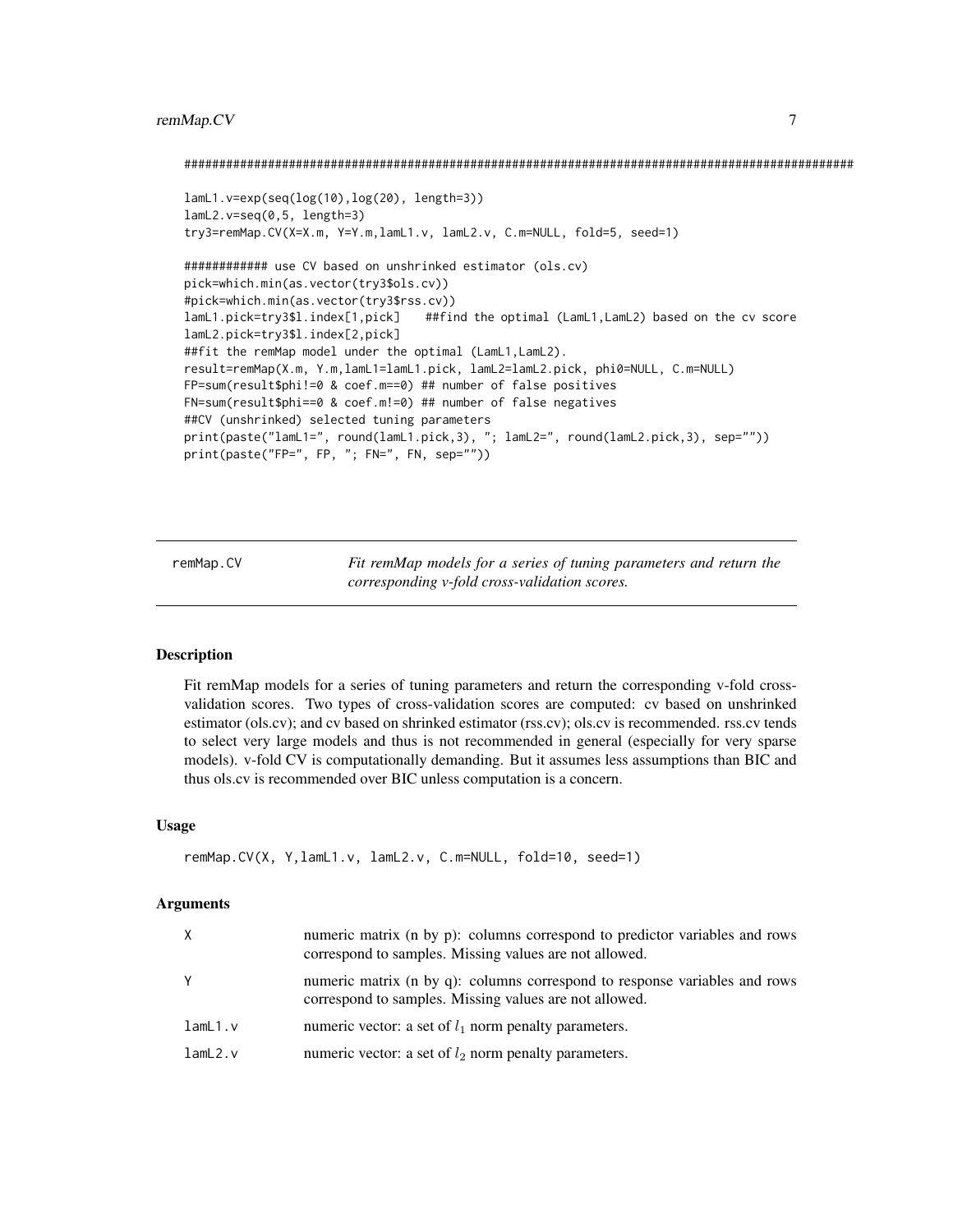| C.m  | numeric matrix (p by q). $C_m[i, j] = 0$ means the corresponding coefficient                                                     |
|------|----------------------------------------------------------------------------------------------------------------------------------|
|      | beta[i,j] is set to be zero in the model; $C_m[i, j] = 1$ means the corresponding                                                |
|      | beta[i,j] is included in the MAP penalty; $C_m[i, j] = 2$ means the corresponding                                                |
|      | beta[i,j] is not included in the MAP penalty; default(=NULL): $C_m[i, j]$ are all                                                |
|      | set to be 1.                                                                                                                     |
| fold | positive integer. It specifies the cross validation fold number; default=10.                                                     |
| seed | numeric scalar. It specifies the seed of the random number generator in R for<br>generating cross validation subsets; default=1. |

#### Details

remMap.CV is used to perform two-dimensional grid search of the tuning parameters (lamL1.v, lamL2.v) based on v-fold cross-validation scores. (Peng and et.al., 2008).

#### Value

A list with four components

| ols.cv  | a numeric matrix recording the cross validation scores based on unshrinked OLS<br>estimators for each pair of (lamL1, lamL2).                                                                                                                                                                    |
|---------|--------------------------------------------------------------------------------------------------------------------------------------------------------------------------------------------------------------------------------------------------------------------------------------------------|
| rss.cv  | a numeric matrix recording the cross validation scores based on shrinked remMap<br>estimators for each pair of (lamL1, lamL2).                                                                                                                                                                   |
| phi.cv  | a list recording the fitted remMap coefficients on cross validation training sub-<br>sets. Each component corresponds to one cv fold and it is again a list with each<br>component corresponding to the estimated remMap coefficients for one pair of<br>(lamL1, lamL2) on that training subset. |
| l.index | numeric matrix with two rows: each column is a pair of (lamL1, lamL2) and the<br>kth column corresponds to the kth cv score in as vector(ols.cv) and as vector(rss.cv).                                                                                                                          |

#### Author(s)

Jie Peng, Pei Wang, Ji Zhu

#### References

J. Peng, J. Zhu, A. Bergamaschi, W. Han, D.-Y. Noh, J. R. Pollack, P. Wang, Regularized Multivariate Regression for Identifying Master Predictors with Application to Integrative Genomics Study of Breast Cancer. (http://arxiv.org/abs/0812.3671)

```
############################################
############# Generate an example data set
############################################
n=50
p=30
q=30
```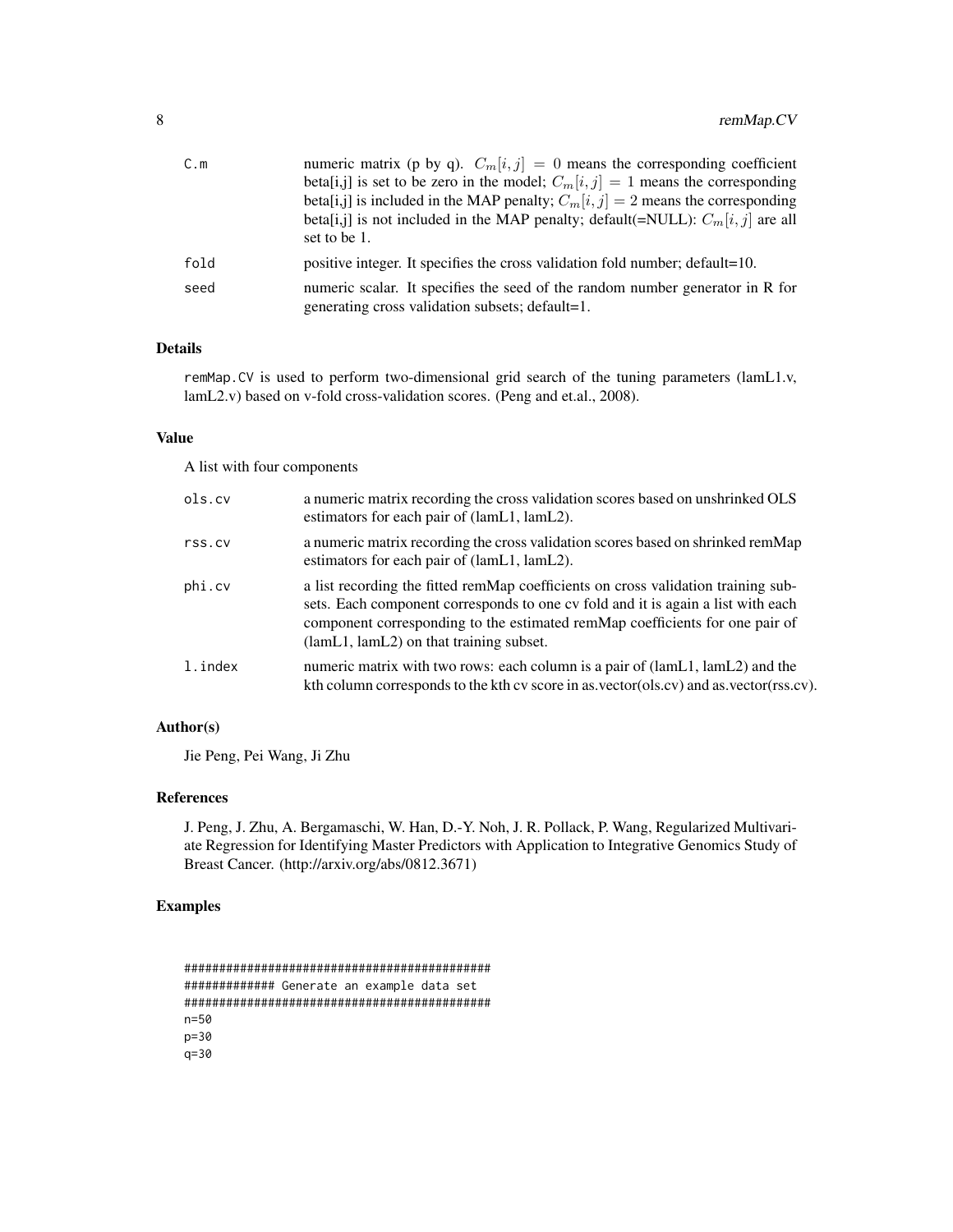#### remMap.CV

```
set.seed(1)
## generate X matrix
X.m<-matrix(rnorm(n*p),n,p)
## generate coefficient
coef.m<-matrix(0,p,q)hub.n=10hub.index=sample(1:p, hub.n)for(i in 1:q){
 cur=sample(1:3,1)temp=sample(hub.index, cur)
 coef.m[temp,i]<-runif(length(temp), min=2, max=3)
\lambda## generate responses
E.m<-matrix(rnorm(n \star q), n, q)
Y.m < -X.m# 1. ## fit model for one pair of (lamL1, lamL2)
try1=remMap(X.m, Y.m,lamL1=10, lamL2=5, phi0=NULL, C.m=NULL)
# 2. ## Select tuning parameters with BIC:
## ## computationally easy; but the BIC procedure assumes orthogonality of the design matrix
##
   ## to estimate the degrees of freedom;
## ## thus it tends to select too small models when the actual design matrix (X.m) is far
## ## from orthogonal
lamL1.v=exp(seq(log(10),log(20), length=3))
lamL2.v=seq(0,5, length=3)df.m=remMap.df(X.m, Y.m, lamL1.v, lamL2.v, C.m=NULL)
## The estimated degrees of freedom can be used to select the ranges of tuning parameters.
try2=remMap.BIC(X.m, Y.m,lamL1.v, lamL2.v, C.m=NULL)
pick=which.min(as.vector(t(try2$BIC)))
result=try2$phi[[pick]]
FP=sum(result$phi!=0 & coef.m==0) ## number of false positives
FN=sum(result$phi==0 & coef.m!=0) ## number of false negatives
#BIC selected tuning parameters
print(paste("lamL1=", round(result$lam1,3), "; lamL2=", round(result$lam2,3), sep=""))
print(paste("FP=", FP, "; FN=", FN, sep=""))
# 3. ## Select tuning parameters with v-fold cross-validation;
## ## computationally demanding;
## ## but cross-validation assumes less assumptions than BIC and thus is recommended unless
```
## ## computation is a concern;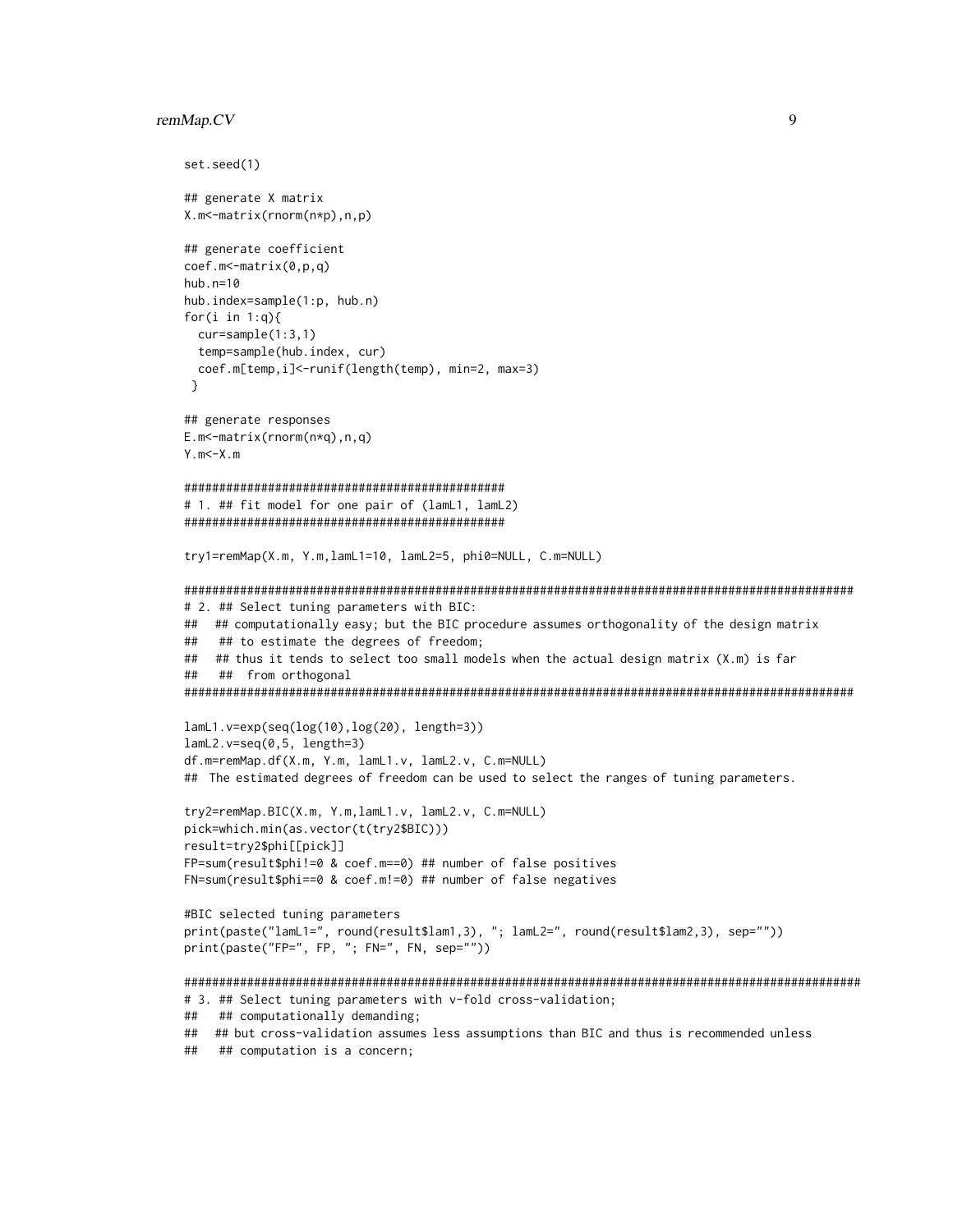```
# ## alos cv based on unshrinked estimator (ols.cv) is recommended over cv based on shrinked
## ## estimator (rss.cv);
## ## the latter tends to select too large models.
################################################################################################
lamL1.v=exp(seq(log(10),log(20), length=3))
lamL2.v=seq(0,5, length=3)
try3=remMap.CV(X=X.m, Y=Y.m,lamL1.v, lamL2.v, C.m=NULL, fold=5, seed=1)
############ use CV based on unshrinked estimator (ols.cv)
pick=which.min(as.vector(try3$ols.cv))
#pick=which.min(as.vector(try3$rss.cv))
lamL1.pick=try3$l.index[1,pick] ##find the optimal (LamL1,LamL2) based on the cv score
lamL2.pick=try3$l.index[2,pick]
##fit the remMap model under the optimal (LamL1,LamL2).
result=remMap(X.m, Y.m,lamL1=lamL1.pick, lamL2=lamL2.pick, phi0=NULL, C.m=NULL)
FP=sum(result$phi!=0 & coef.m==0) ## number of false positives
FN=sum(result$phi==0 & coef.m!=0) ## number of false negatives
##CV (unshrinked) selected tuning parameters
print(paste("lamL1=", round(lamL1.pick,3), "; lamL2=", round(lamL2.pick,3), sep=""))
print(paste("FP=", FP, "; FN=", FN, sep=""))
```
remMap.df *A function to calculate the degrees of freedom of the remMap estimator.*

#### **Description**

A function to calculate the degrees of freedom of the remMap estimator. It assumes orthogonality of the design matrix to estimate the degrees of freedom and tends to overestimate the actual degrees of freedom when the design matrix is far from orthogonal.

#### Usage

remMap.df(X.m, Y.m, lamL1.v, lamL2.v, C.m=NULL)

#### Arguments

| X.m     | numeric matrix (n by p): columns correspond to predictor variables and rows<br>correspond to samples. Missing values are not allowed.                                                                                                                                                                                                                       |
|---------|-------------------------------------------------------------------------------------------------------------------------------------------------------------------------------------------------------------------------------------------------------------------------------------------------------------------------------------------------------------|
| Y.m     | numeric matrix (n by q): columns correspond to response variables and rows<br>correspond to samples. Missing values are not allowed.                                                                                                                                                                                                                        |
| lamL1.v | numeric vector: a set of $l_1$ norm penalty parameters.                                                                                                                                                                                                                                                                                                     |
| lamL2.v | numeric vector: a set of $l_2$ norm penalty parameters.                                                                                                                                                                                                                                                                                                     |
| C.m     | numeric matrix (p by q). $C_m[i, j] = 0$ means the corresponding coefficient<br>beta[i,j] is set to be zero in the model; $C_m[i, j] = 1$ means the corresponding<br>beta[i,j] is included in the MAP penalty; $C_m[i, j] = 2$ means the corresponding<br>beta[i,j] is not included in the MAP penalty; default(=NULL): $C_m[i, j]$ are all<br>set to be 1. |

<span id="page-9-0"></span>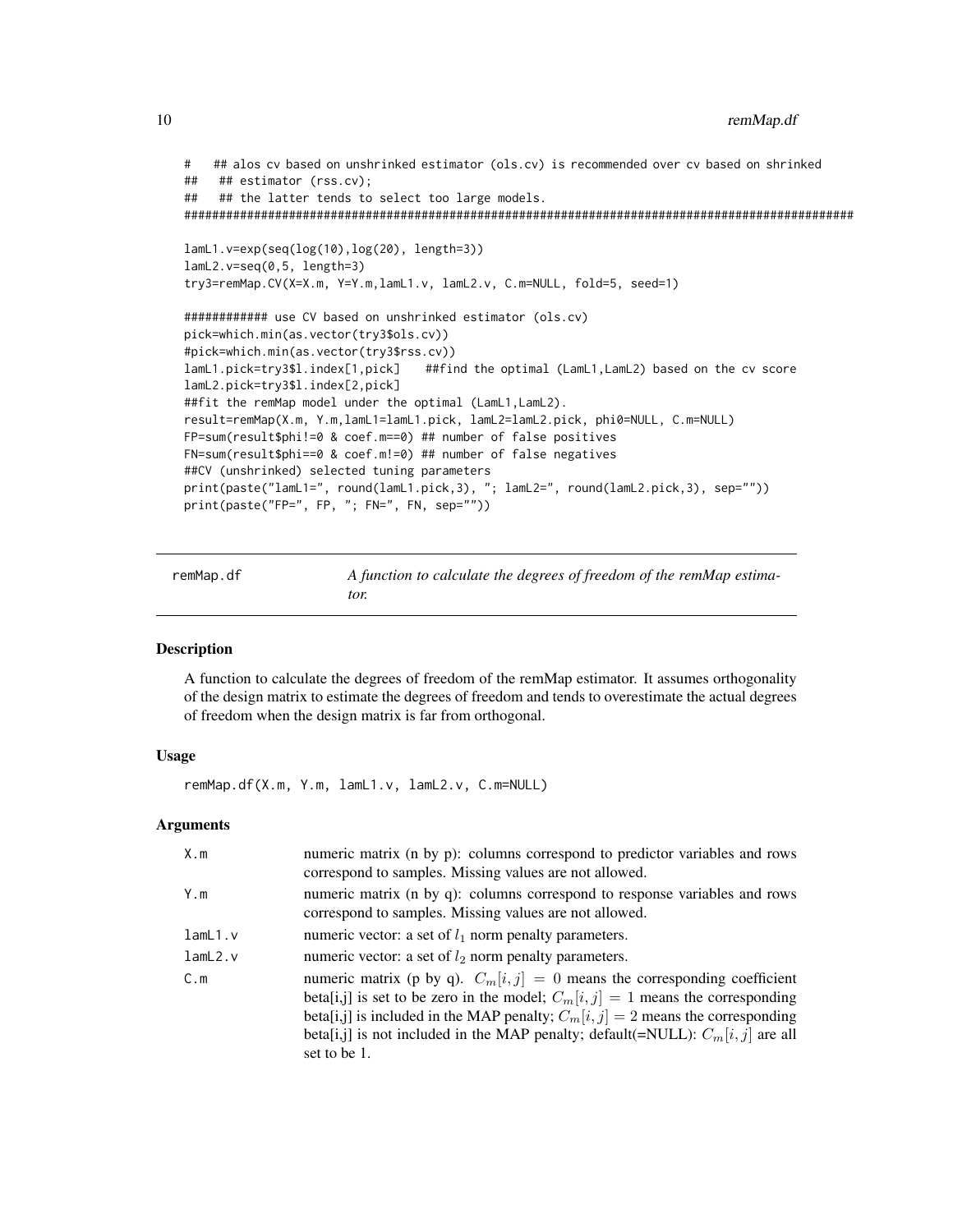#### remMap.df 11

#### Details

remMap.df calculates the estimated degrees of freedom of the remMap estimator for each pair of tuning parameters (lamL1, lamL2) (Peng and et.al., 2008).

#### Value

A numeric matrix. Each element corresponds to the estimated degrees of freedom of the resulting remMap estimator under a pair of lamL1 (rows) and lamL2 (columns).

#### Author(s)

Jie Peng, Pei Wang, Ji Zhu

#### References

J. Peng, J. Zhu, A. Bergamaschi, W. Han, D.-Y. Noh, J. R. Pollack, P. Wang, Regularized Multivariate Regression for Identifying Master Predictors with Application to Integrative Genomics Study of Breast Cancer. (http://arxiv.org/abs/0812.3671)

```
############################################
############# Generate an example data set
############################################
n=50
p=30
q=30
set.seed(1)
## generate X matrix
X.m<-matrix(rnorm(n*p),n,p)
## generate coefficient
coef.m<-matrix(0,p,q)
hub.n=10
hub.index=sample(1:p, hub.n)
for(i in 1:q){
  cur=sample(1:3,1)
  temp=sample(hub.index, cur)
  coef.m[temp,i]<-runif(length(temp), min=2, max=3)
 }
## generate responses
E.m<-matrix(rnorm(n*q),n,q)
Y.m < -X.m##############################################
# 1. ## fit model for one pair of (lamL1, lamL2)
##############################################
```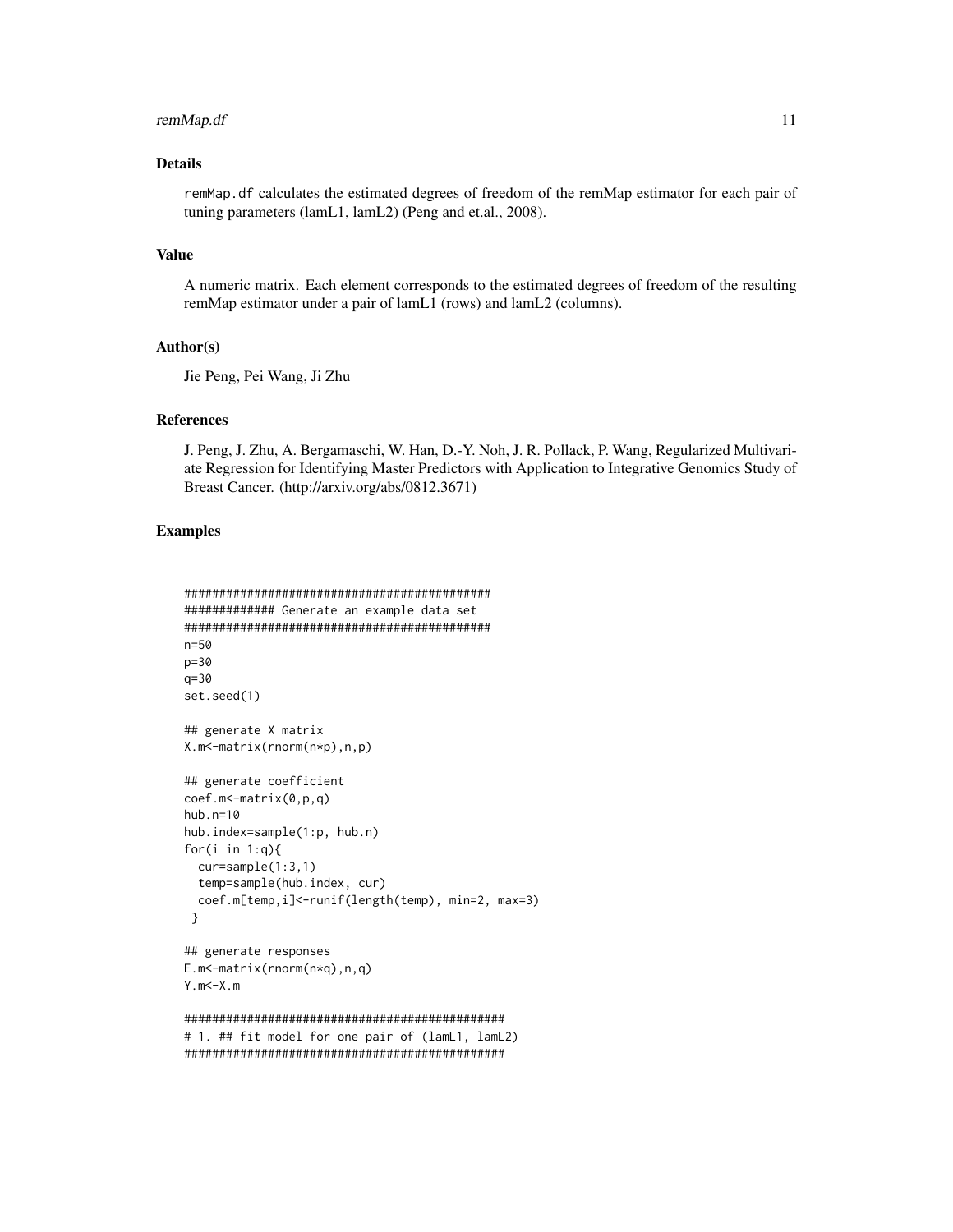```
try1=remMap(X.m, Y.m,lamL1=10, lamL2=5, phi0=NULL, C.m=NULL)
# 2. ## Select tuning parameters with BIC:
## ## computationally easy; but the BIC procedure assumes orthogonality of the design matrix
## ## to estimate the degrees of freedom;
## ## thus it tends to select too small models when the actual design matrix (X.m) is far
## ## from orthogonal
lamL1.v=exp(seq(log(10), log(20), length=3))lamL2.v=seq(0,5, length=3)df.m=remMap.df(X.m, Y.m, lamL1.v, lamL2.v, C.m=NULL)
## The estimated degrees of freedom can be used to select the ranges of tuning parameters.
try2=remMap.BIC(X.m, Y.m,lamL1.v, lamL2.v, C.m=NULL)
pick=which.min(as.vector(t(try2$BIC)))
result=try2$phi[[pick]]
FP=sum(result$phi!=0 & coef.m==0) ## number of false positives
FN=sum(result$phi==0 & coef.m!=0) ## number of false negatives
#BIC selected tuning parameters
print(paste("lamL1=", round(result$lam1,3), "; lamL2=", round(result$lam2,3), sep=""))
print(paste("FP=", FP, "; FN=", FN, sep=""))
# 3. ## Select tuning parameters with v-fold cross-validation;
## ## computationally demanding;
## ## but cross-validation assumes less assumptions than BIC and thus is recommended unless
## ## computation is a concern;
# ## alos cv based on unshrinked estimator (ols.cv) is recommended over cv based on shrinked
## ## estimator (rss.cv);
## ## the latter tends to select too large models.
lamL1.v=exp(seq(log(10), log(20), length=3))lamL2.v=seq(0,5, length=3)try3=remMap.CV(X=X.m, Y=Y.m,lamL1.v, lamL2.v, C.m=NULL, fold=5, seed=1)
############# use CV based on unshrinked estimator (ols.cv)
pick=which.min(as.vector(try3$ols.cv))
#pick=which.min(as.vector(try3$rss.cv))
lamL1.pick=try3$l.index[1,pick] ##find the optimal (LamL1,LamL2) based on the cv score
lamL2.pick=try3$l.index[2,pick]
##fit the remMap model under the optimal (LamL1, LamL2).
result=remMap(X.m, Y.m, lamL1=lamL1.pick, lamL2=lamL2.pick, phi0=NULL, C.m=NULL)
FP=sum(result$phi!=0 & coef.m==0) ## number of false positives
FN = sum(result$phi == 0 & coeff.m != 0) # # number of false negatives##CV (unshrinked) selected tuning parameters
print(paste("lamL1=", round(lamL1.pick,3), "; lamL2=", round(lamL2.pick,3), sep=""))
print(paste("FP=", FP, "; FN=", FN, sep=""))
```
12